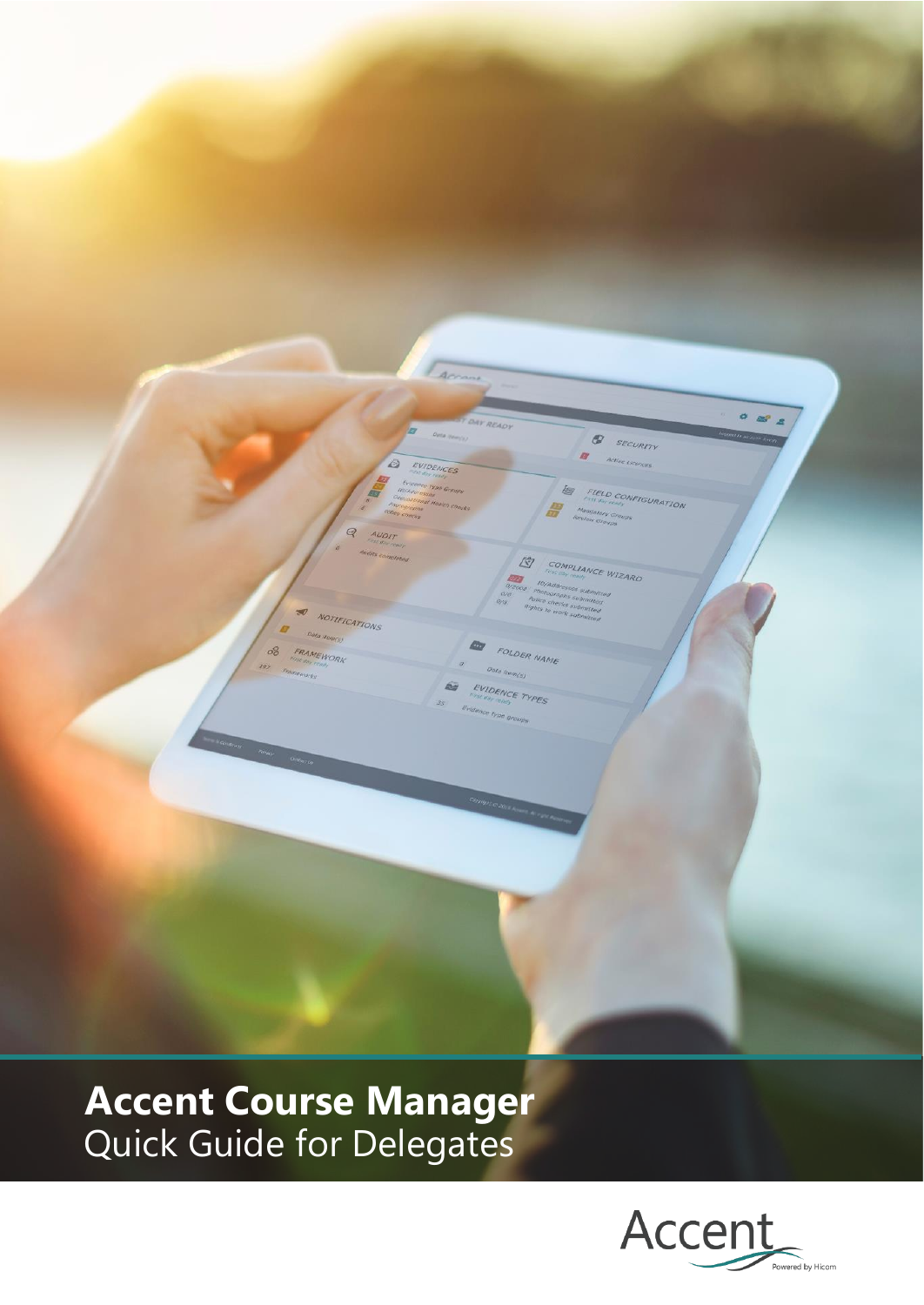

## $1<sub>1</sub>$ **REGISTRATION**

To access the Accent Course Manager system fully you will need to first register as a delegate.

Select "Register" on the left hand side of the homepage:

| Accent                                                                                                                         |                                                                                                                                                                                                                                                                                                                                                                                                                                                               |  |  |  |
|--------------------------------------------------------------------------------------------------------------------------------|---------------------------------------------------------------------------------------------------------------------------------------------------------------------------------------------------------------------------------------------------------------------------------------------------------------------------------------------------------------------------------------------------------------------------------------------------------------|--|--|--|
|                                                                                                                                | <b>COURSE BOOKING MANAGEMENT SYSTEM (CBMS)</b>                                                                                                                                                                                                                                                                                                                                                                                                                |  |  |  |
| <b>Sign In</b><br><b>Email address:</b><br>intrepid@hicom.co.uk<br>Password:<br><br>Forgotten your password?<br><b>SIGN IN</b> | Note: When you log in, you will only see events applicable to your delegate type. T<br>Health Education England London and KSS Dental works with stakeholders to provi<br>Education England to meet the needs of Dental workforce.<br>Healthcare professionals who want to book a place on a course should first register<br>Courses promoted on this system are for the Dental Workforce.<br>In the event of a query, please contact Ewisdom.lase@hee.nhs.uk |  |  |  |
| <b>REGISTER</b>                                                                                                                | <b>PACKAGES</b>                                                                                                                                                                                                                                                                                                                                                                                                                                               |  |  |  |
| Unauthorised access to this<br>system is strictly<br>forbidden.Under the                                                       | View available packages by clicking on the hyperlinks below:                                                                                                                                                                                                                                                                                                                                                                                                  |  |  |  |
| Computer Misuse Act 1990 it<br>is a crime to knowingly<br>access this or any other                                             | <b>FVENTS</b>                                                                                                                                                                                                                                                                                                                                                                                                                                                 |  |  |  |
| system or modify its<br>contents without permission.                                                                           | View available courses and conferences by clicking on the links below                                                                                                                                                                                                                                                                                                                                                                                         |  |  |  |
|                                                                                                                                | <b>All Courses</b>                                                                                                                                                                                                                                                                                                                                                                                                                                            |  |  |  |

Tip: You only need to register once, if you have already registered but cannot remember your credentials you can use the "Forgotten your password?" link in the same section.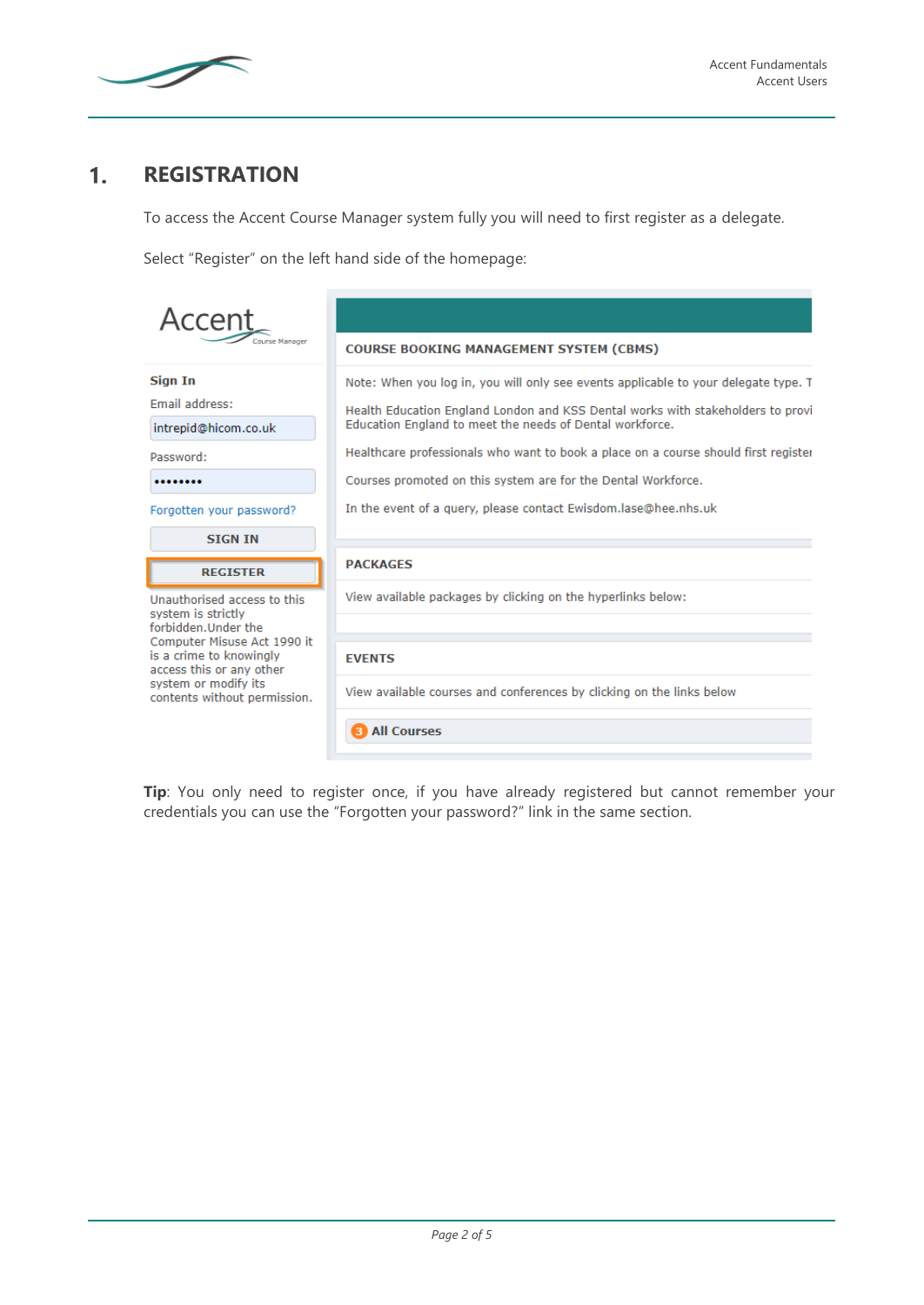

#### $1.1$ **REGISTRATION DETAILS**

On the next page you are required to first input your email address and password details, select whether you are a clinician, and then select a delegate type.

| <b>REGISTER</b>                                                                                                                                                        |                                                                                                                                           |                                                                                                                         |  |  |  |  |
|------------------------------------------------------------------------------------------------------------------------------------------------------------------------|-------------------------------------------------------------------------------------------------------------------------------------------|-------------------------------------------------------------------------------------------------------------------------|--|--|--|--|
| <b>REGISTRATION INSTRUCTIONS</b>                                                                                                                                       |                                                                                                                                           |                                                                                                                         |  |  |  |  |
| Please note that we will communicate with you via email. You should provide a secure and individual email address which you check regularly.                           |                                                                                                                                           |                                                                                                                         |  |  |  |  |
| To register, enter your email address and create a password.                                                                                                           |                                                                                                                                           |                                                                                                                         |  |  |  |  |
| You will need to confirm whether you are a Clinician or not. Then choose a Delegate Type from the menu displayed - this will allow you access to the rest of the form. |                                                                                                                                           |                                                                                                                         |  |  |  |  |
| Please also complete your dietary requirements.                                                                                                                        |                                                                                                                                           |                                                                                                                         |  |  |  |  |
|                                                                                                                                                                        | Once you have completed, tick the box in the bottom left of the screen to accept terms, then click SUBMIT at the top right of the screen. |                                                                                                                         |  |  |  |  |
|                                                                                                                                                                        |                                                                                                                                           | Note: You only need to complete fields that are shown in bold. All other fields are optional, and may not apply to you. |  |  |  |  |
| <b>Email address:</b>                                                                                                                                                  |                                                                                                                                           | Password:                                                                                                               |  |  |  |  |
| <b>Confirm email</b><br>address:                                                                                                                                       |                                                                                                                                           | <b>Confirm password:</b>                                                                                                |  |  |  |  |
| Are you a Clinician?:                                                                                                                                                  | $\bullet$ Yes $\bigcap$ No                                                                                                                | Job title:                                                                                                              |  |  |  |  |
| Delegate type:                                                                                                                                                         |                                                                                                                                           |                                                                                                                         |  |  |  |  |
| Title:                                                                                                                                                                 | Clinical dental technician (LKSS HEE)                                                                                                     | Address type:                                                                                                           |  |  |  |  |
| Surname:                                                                                                                                                               | Dental hygienist (LKSS HEE)                                                                                                               | Address 1:                                                                                                              |  |  |  |  |
|                                                                                                                                                                        | Dental Nurse (LKSS HEE)                                                                                                                   |                                                                                                                         |  |  |  |  |
| <b>Forenames:</b>                                                                                                                                                      | Dental technician (LKSS HEE)                                                                                                              | Address 2:                                                                                                              |  |  |  |  |
| <b>Known as</b><br>(forename):                                                                                                                                         | Dental Therapist (LKSS HEE)                                                                                                               | Address 3:                                                                                                              |  |  |  |  |
| Sex:                                                                                                                                                                   | Dentist (LKSS HEE)                                                                                                                        | Post town:                                                                                                              |  |  |  |  |
| Date of birth:<br>(dd/mm/vvvv)                                                                                                                                         | <b>Educational Supervisor (LKSS HEE)</b>                                                                                                  | <b>County:</b>                                                                                                          |  |  |  |  |
| <b>Telephone:</b>                                                                                                                                                      | Foundation Dentist (LKSS HEE)                                                                                                             | Post code:                                                                                                              |  |  |  |  |
|                                                                                                                                                                        | PLVE Applicant (LKSS HEE)                                                                                                                 |                                                                                                                         |  |  |  |  |

You will then be required to complete various personal details in the section below.

**Tip:** Depending upon your delegate type and local organisation you will be required to complete different mandatory fields. These are marked in **bold**.

## $2.$ **FINDING A COURSE**

Once you have registered you can browse or search the course list to show courses in various states.

Using the left hand navigation menu select the Courses option:

| <b>Accent</b><br>Course Manager |  |
|---------------------------------|--|
| <b>A</b> GENERAL                |  |
| A Home                          |  |
| Courses                         |  |
| <b>Packages</b>                 |  |
| < Previous Page                 |  |
| $\mathbf{B}$ Sign out           |  |
| PERSONAL                        |  |
|                                 |  |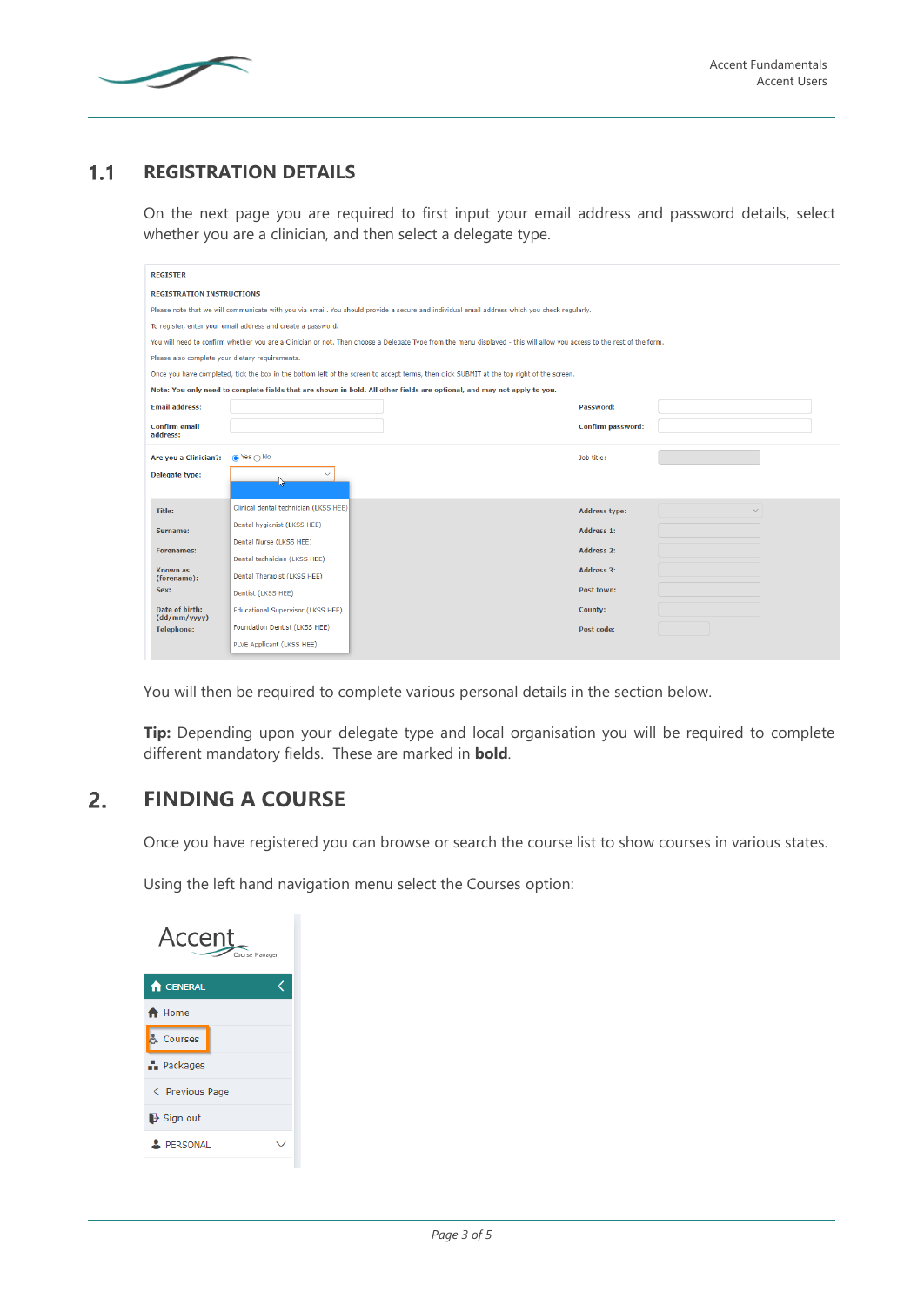

You will then be presented with a list of courses based upon the default search filters. These can be adjusted to find courses with a particular name, specific dates, or any other criteria listed:

| <b>SEARCH</b>            |                                                                                                                                                                                                              |                 |              |                         |                           |                           | $\leftarrow$ BACK |
|--------------------------|--------------------------------------------------------------------------------------------------------------------------------------------------------------------------------------------------------------|-----------------|--------------|-------------------------|---------------------------|---------------------------|-------------------|
|                          | All available events are displayed in the list below. Browse the full list, search for a course or conference by name or use the filters to tailor the list to show the events which are of interest to you. |                 |              |                         |                           |                           |                   |
| Course/Conference:       |                                                                                                                                                                                                              |                 |              | Grade:                  | $\checkmark$              |                           |                   |
| Category:                |                                                                                                                                                                                                              |                 | $\checkmark$ | Band:                   | $\checkmark$              |                           |                   |
| Delegate type:           |                                                                                                                                                                                                              | $\checkmark$    |              | Location:               | $\checkmark$              |                           |                   |
| Start date from:         | to:<br>Ŧ<br>Œ                                                                                                                                                                                                |                 |              | Town/City:              | $\checkmark$              |                           |                   |
| Keyword:                 |                                                                                                                                                                                                              |                 |              | <b>Target Audience:</b> | $\checkmark$              |                           |                   |
|                          |                                                                                                                                                                                                              |                 |              |                         |                           | Q Search X Clear          |                   |
| <b>SEARCH RESULTS</b>    |                                                                                                                                                                                                              |                 |              |                         |                           |                           | $\checkmark$      |
| <b>Course/Conference</b> | <b>Start date/time</b>                                                                                                                                                                                       | End date/time   |              | <b>Venue</b>            | <b>Total Places</b>       | <b>Available Places</b>   |                   |
| Course f8f40             | 11 Aug 20 09:00                                                                                                                                                                                              | 11 Aug 20 16:00 |              | <b>Brighton</b>         | <b>Info not available</b> | <b>Info not available</b> |                   |
| Course 48fe8             | 21 Aug 20 09:00                                                                                                                                                                                              | 21 Aug 20 16:00 |              | <b>Brighton</b>         | <b>Info not available</b> | <b>Info not available</b> |                   |
| Course b439c             | 21 Aug 20 09:00                                                                                                                                                                                              | 21 Aug 20 16:00 |              | Multiple Venues (2)     | <b>Info not available</b> | <b>Info not available</b> |                   |
| Course 54c38             | 23 Aug 20 09:00                                                                                                                                                                                              | 23 Aug 20 16:00 |              | <b>Brighton</b>         | <b>Info not available</b> | <b>Info not available</b> |                   |

Selecting a course from the "Search Results" will take you to the specific details of the course, and allow you to "Book Now"

| <b>COURSE DETAILS</b>                                                           |                                                                      |                                                                               |           |                  |                                                                                                                                     |
|---------------------------------------------------------------------------------|----------------------------------------------------------------------|-------------------------------------------------------------------------------|-----------|------------------|-------------------------------------------------------------------------------------------------------------------------------------|
| <b>Information:</b><br><b>Course aims:</b><br>Learning<br>outcomes:             |                                                                      | These are the course aims; (1) Be ready for the course (2) Bring your notepad |           |                  | These are the learning objectives; (1) Be able to practice the theory using simulated models (2) Challenging existing research done |
| <b>EVENT DETAILS</b>                                                            |                                                                      |                                                                               |           |                  |                                                                                                                                     |
| <b>Information:</b><br>CPD:<br><b>Total Places:</b><br><b>Available Places:</b> | $545$ point $(s)$<br>Info not available<br><b>Info not available</b> |                                                                               |           |                  |                                                                                                                                     |
| $\Box$ Date(s)                                                                  | <b>4</b> Target Audience                                             | <b>V</b> ≣ Requirements                                                       | Documents | <b>Book Now</b>  |                                                                                                                                     |
| <b>FIRST SESSION</b>                                                            |                                                                      |                                                                               |           |                  |                                                                                                                                     |
| Date:                                                                           |                                                                      | <b>Start Time:</b>                                                            |           | <b>End Time:</b> | Venue/Room:                                                                                                                         |
| 11 Aug 20                                                                       |                                                                      | 08:06 AM                                                                      |           | 10:00 AM         | <b>Brighton/Brighton Room</b>                                                                                                       |

**Tip:** If the course isn't appropriate for you delegate type, or if all places have been taken you will see a message "No places available for your delegate type."